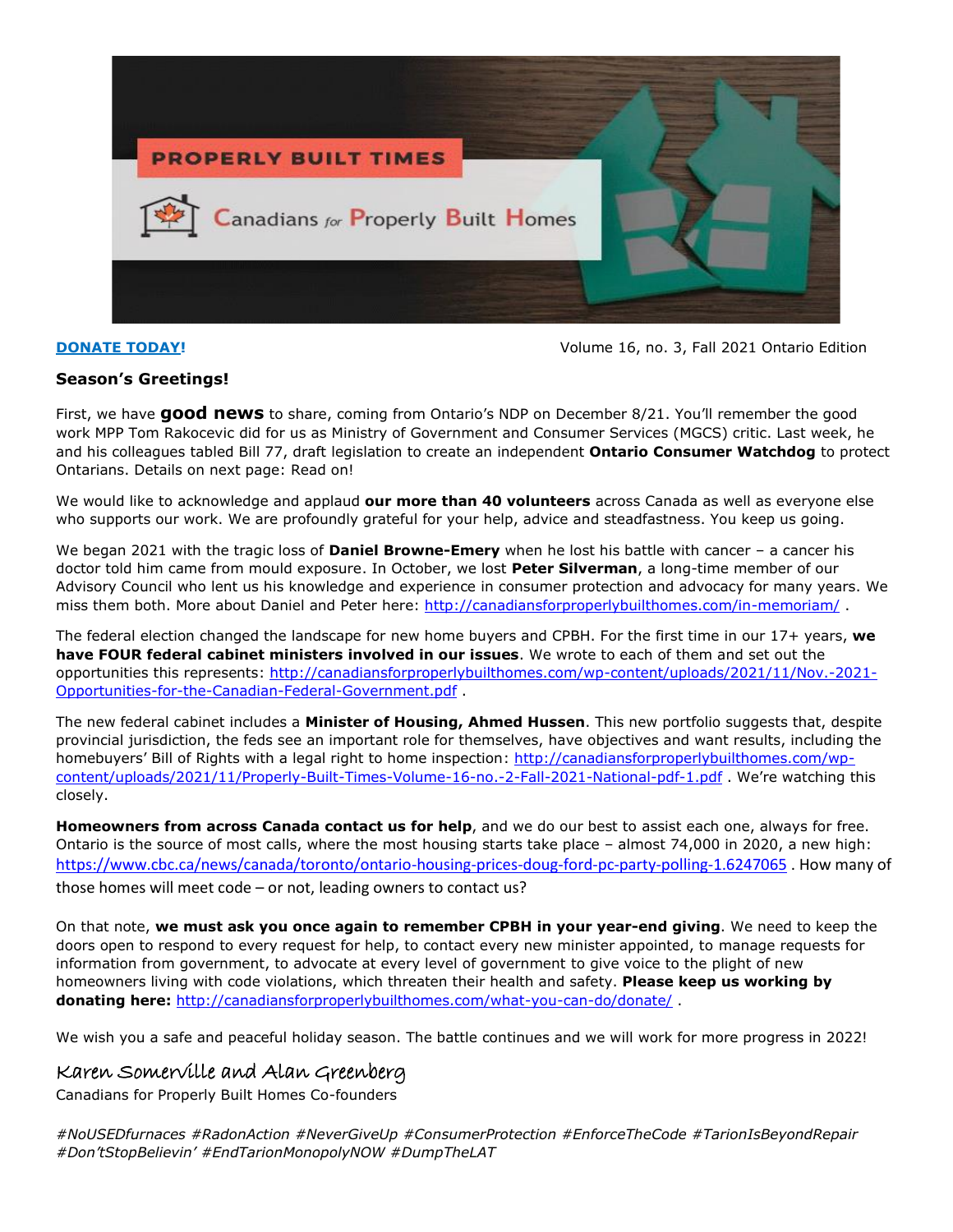#### **More on Bill 77, the Ontario Consumer Watchdog**

If passed, this legislation would create a single point of contact for all consumers that would be able to investigate and impose penalties where warranted. The Watchdog office would cover organizations dealing with owners of newly built homes too. Note that the draft legislation has passed first reading and has a long path to travel before it could become law. Second reading is expected in March. Nevertheless, the difficult work of ascertaining how this would work and drafting the legislation has been done: [https://www.ola.org/en/legislative-business/bills/parliament-42/session-](https://www.ola.org/en/legislative-business/bills/parliament-42/session-2/bill-77)[2/bill-77](https://www.ola.org/en/legislative-business/bills/parliament-42/session-2/bill-77) . Kudos to Tom and his team!

With enough support, it could get passed prior to the Legislature proroguing for the June election. This is a major step for Ontario. It's certainly the most significant step ever for consumers as it covers all consumer transactions in Ontario, including newly built homes and private home inspections, except for what is covered from a consumer protection perspective federally: <https://www.ic.gc.ca/eic/site/oca-bc.nsf/eng/ca03084.html> . It also covers Delegated Administrative Authorities such as Tarion, HCRA and the Electrical Safety Authority that have consumer protection responsibilities. If passed, this legislation could really shake things up for the benefit of consumers. Consumer protection has never been a priority with the Ontario government, buried, currently, in the Ministry of Government and Consumer Services.

We encourage all Ontarians to write to their MPP about this early in the New Year, ask them to support Bill 77 and press for quick approval into law.

#### **What they're saying**



#### **Tom Rakocevic, MPP**:

"For far too long, consumers in Ontario have not received the protection they deserve. This Bill would create a consumer Watchdog with real teeth that could issue fines and take other punitive action against businesses and other entities who rip consumers off." Join the conversation on Twitter: @RakocevicT



#### **Ellen Roseman, consumer advocate and journalis**t,

"Who could disagree with this?" @ellenroseman



### **Barbara Captijn, Consumer Rights Advocate** @ReformTarion

"The Ontario Consumer Watchdog Act is a light for consumers in the current feeble state of consumer protection in Ontario. The patchwork of legislation, regulation, and legal grey areas in the current landscape is difficult for consumers to navigate. This bill addresses a much-needed area for modernization, and can

help fix injustices and imbalances in the current system and could help improve the lives of everyday Ontarians."

CPBH is very pleased to support this legislation for an independent Ontario Consumer Watchdog. Consumer protection related to homes in Ontario has declined to near non-existence over the last 20 years. Ontario's citizens need and deserve better. The purchase of a home is the largest purchase most consumers make, and the current situation in Ontario for both newly built homes as well as resale homes is clearly unacceptable from a consumer protection perspective.



The Ministry of Government and Consumer Services said goodbye to Lisa Thompson and Ross Romano became Minister in 2021. CPBH wrote to him to share our Ontario housing policy document, an overall policy assessment: [http://canadiansforproperlybuilthomes.com/wp-content/uploads/2021/07/July-12-2021-Final-Ontario-Housing-Policy-](http://canadiansforproperlybuilthomes.com/wp-content/uploads/2021/07/July-12-2021-Final-Ontario-Housing-Policy-Issues.pdf)[Issues.pdf](http://canadiansforproperlybuilthomes.com/wp-content/uploads/2021/07/July-12-2021-Final-Ontario-Housing-Policy-Issues.pdf) . He wrote back with a boiler plate letter dated Aug. 9, 2021, thanking us and said he looked "forward to working with you to make life better for Ontarians". We have not heard from him since and we have seen no action. We understand he was having a house built and is on record as saying how important it is to protect builders.

We also saw a new Deputy Minister for MGCS appointed in 2021, Renu Kulendran, and although we have written to her multiple times, she has not responded.

On average, in our 17 years of operation, we have had about one new Minister per year. It is very time consuming to try to bring them up to speed and make any progress before another arrives. As former MPP Rosario Marchese said, they don't have time to learn the file before they are shuffled out. This is a big part of the problem in Ontario and a sad statement on the government's view of MGCS' responsibilities to Ontarians. That's the ministry responsible for Tarion, HCRA and consumer protection overall among other things.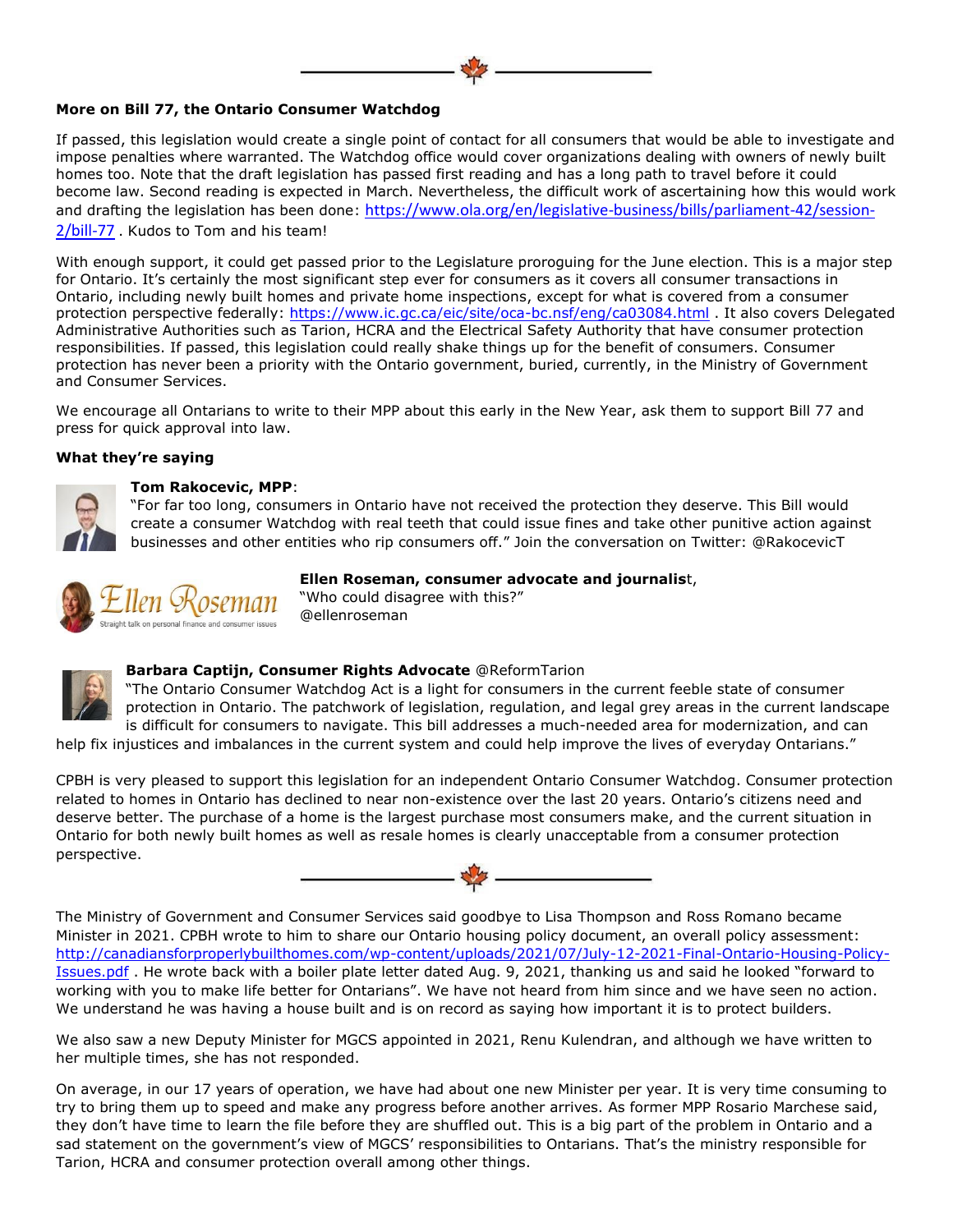You will recall that when then Minister Lisa Thompson brought Bill 159 through into law – a law opposed by every MPP in the Legislature who was not a Conservative – she said that extensive consultations had been undertaken that showed that continuing with the Tarion monopoly was in the best interests of Ontarians.

Based on our 17 years of experience and the year-long Tarion Review led by Justice Cunningham, we know that maintaining the Tarion monopoly is the worst possible choice for Ontario. So, we set out to obtain documents related to the Minister's "extensive consultation" through the **Freedom of Information** process. Suffice it to say that obtaining documents through FOI is an epic administrative burden, leading most to give up.

We persisted and obtained enough documentation to learn that the consultations were anything but extensive. Of the 27 expressing an opinion to support or not support a multi-provider warranty system, support in favour of a multiprovider warranty system was 2 to 1. Of the 11 consumers included, 2 of them were affiliated with Tarion. CPBH's analysis is here: [http://canadiansforproperlybuilthomes.com/wp-content/uploads/2021/04/April-29-2021-CPBH-FOI](http://canadiansforproperlybuilthomes.com/wp-content/uploads/2021/04/April-29-2021-CPBH-FOI-analysis-statement-final.pdf)[analysis-statement-final.pdf](http://canadiansforproperlybuilthomes.com/wp-content/uploads/2021/04/April-29-2021-CPBH-FOI-analysis-statement-final.pdf) . So, this government flagrantly misled Ontarians in this regard.

Every day, Ontario's consumers are putting their life's savings on the line to buy newly built homes. They deserve to know why they are stuck with a dysfunctional, mandatory monopoly that favours builders over consumers, rather than a competitive model for new home warranties that has an incentive to back builders that meet code, like many other provinces have. CPBH called upon Lisa Thompson and Doug Ford for an explanation. At this point, Minister Thompson changed her story: "…Our analysis considered this feedback, system costs, requirements for the Ontario building and insurance industries, and interference with consumer protections…". Note that our FOI documents showed builders were agnostic and the insurance industry was willing on a multi-provider warranty system. We're not sure what "interference with consumer protections" means.

We have multiple FOI requests underway that are both time consuming and expensive. We continue to pursue them as they can at times provide critical insights as we learned with this one about Thompson's "extensive consultations".



The Auditor General released her **follow up to the Tarion audit** conducted two years ago. CPBH supported her findings in 2019 but not her recommendations. CPBH's considered conclusion is that Tarion is beyond repair.

You can find CPBH's statement from 2019 about the AG's work here: [http://canadiansforproperlybuilthomes.com/wp](http://canadiansforproperlybuilthomes.com/wp-content/uploads/2019/11/11-3-19FinalCPBHstatement-AGofONaudit-Tarion.pdf)[content/uploads/2019/11/11-3-19FinalCPBHstatement-AGofONaudit-Tarion.pdf](http://canadiansforproperlybuilthomes.com/wp-content/uploads/2019/11/11-3-19FinalCPBHstatement-AGofONaudit-Tarion.pdf) . The most notable finding in the 2021 follow up is that the MGCS has done little or nothing about developing performance indicators for Tarion in two years. No performance indicators, no performance measurement. This is unacceptable. Note that there are no consequences for anyone involved – except consumers. For more, see @CPBH01 on Twitter.



The new **Home Construction Regulatory Authority (HCRA)** began operations officially on February 1 this year. This is another Administrative Authority, like Tarion, which takes over the regulatory function from Tarion as well as the builder directory. This is another independent organization carrying out government-type responsibilities with no accountability to citizens. It too will pay oversight fees to MGCS. MGCS provides no accountability to citizens on how this money is spent. It's been a very disappointing first 10 months of operation.

\*Following a media story about a home buyer whose builder wanted an extra \$100k to build the home they contracted for, HCRA CEO Wendy Acheson contributed an article to the Toronto Star on Oct 9/21 supporting builders breaking contracts that have been signed [https://www.pressreader.com/canada/toronto](https://www.pressreader.com/canada/toronto-star/20211009/282084869979940)[star/20211009/282084869979940.](https://www.pressreader.com/canada/toronto-star/20211009/282084869979940) Even the premier slammed the builder for this. Bad move HCRA.

CPBH provided information to HCRA about builders secretly selling used/damaged furnaces in newly built homes, including a legal opinion that this was against the law – HCRA did nothing. Here is previous article from the CBC: <https://www.cbc.ca/news/canada/ottawa/furnace-construction-1.5188006>

\*The builder directory on HCRA's web site remains as inaccurate as Tarion's version was – misleading new home buyers about many builders. It seems HCRA just took Tarion's data and dumped into the shiny new HCRA platform.

\*Many called this organization Tarion II from the start. It seems their concerns and ours were well founded. We don't see any improvement from Tarion's performance at this point. What has changed is that MGCS is now receiving "oversight fees" from two organizations instead of one.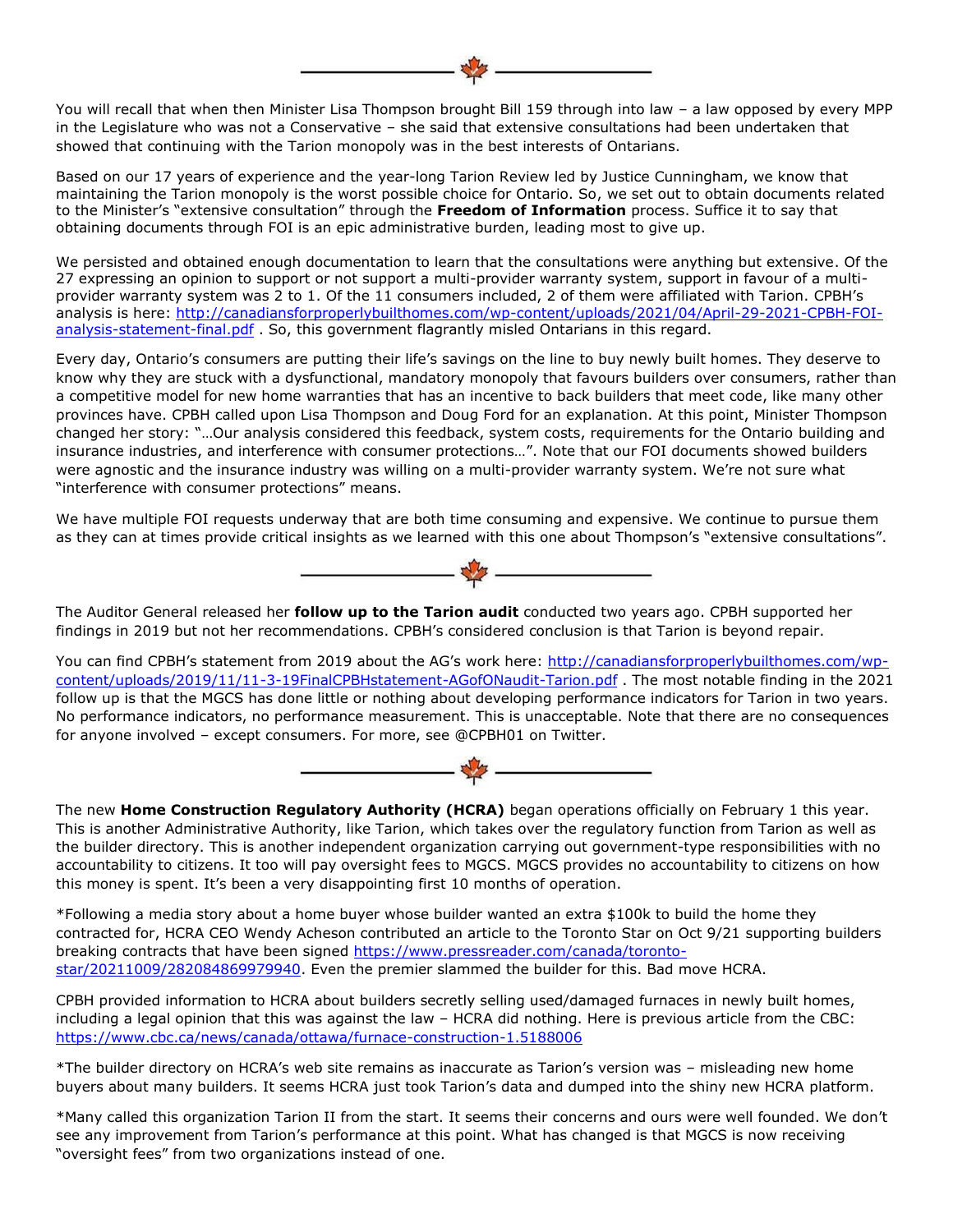We responded to the opportunity to provide input to **changes to the Ontario Building Code**. We are very concerned about the possibility of the remote inspections being proposed [Oct.-21-2021-Final-Input-re-ON-Building-Code](http://canadiansforproperlybuilthomes.com/wp-content/uploads/2021/10/Oct.-21-2021-Final-Input-re-ON-Building-Code-consultation-re-remote-inspection.pdf)[consultation-re-remote-inspection.pdf \(canadiansforproperlybuilthomes.com\)](http://canadiansforproperlybuilthomes.com/wp-content/uploads/2021/10/Oct.-21-2021-Final-Input-re-ON-Building-Code-consultation-re-remote-inspection.pdf) as well as the lack of enforcement of the Ontario Building Code and concerns about radon [Nov.-29-2021-Final-Input-re-Proposed-Changes-to-the-Ontario-](http://canadiansforproperlybuilthomes.com/wp-content/uploads/2021/11/Nov.-29-2021-Final-Input-re-Proposed-Changes-to-the-Ontario-Building-Code.pdf)[Building-Code.pdf \(canadiansforproperlybuilthomes.com\)](http://canadiansforproperlybuilthomes.com/wp-content/uploads/2021/11/Nov.-29-2021-Final-Input-re-Proposed-Changes-to-the-Ontario-Building-Code.pdf)



**How can consumers get the homes they paid for without enough inspectors to ensure code is met?** This is a decades-long problem that continues across Ontario and the country. Some say it is a manufactured problem. If municipalities really wanted to have enough inspectors on board, they would have them. It doesn't take 20 years to fix a labour shortage problem. See @CPBH01 for some recent heated discussion about this. Here's a Nov. 25/21 article about this problem in Ottawa: [https://www.cbc.ca/news/canada/ottawa/planning-committee-budget-building](https://www.cbc.ca/news/canada/ottawa/planning-committee-budget-building-inspectorshortage-1.6262282)[inspectorshortage-1.6262282](https://www.cbc.ca/news/canada/ottawa/planning-committee-budget-building-inspectorshortage-1.6262282) .



The next **Ontario election is less than six months away**. The NDP and Greens have said that they will end the Tarion monopoly if elected in 2022. We are still awaiting the Liberal position. They voted with everyone (except the PCs) against the woefully inadequate Bill 159, but have not yet said what they will do if elected.



Notice a lot of **rental buildings** going up lately? Your federal tax dollars may be involved. Canada Mortgage and Housing Corporation (CMHC) offers developers of rental buildings loans at fixed interest rates with no payments until tenants are in and paying rent. The loans can be amortized over as much as 50 years. Will they be properly built to ensure the health and safety of residents? CMHC is not in that business. Report is here: [Evaluation of the Rental](https://assets.cmhc-schl.gc.ca/sites/cmhc/about-cmhc/corporate-reporting/program-evaluation/2021/rcfi-evaluation-report-en.pdf?rev=68aeef88-68b7-4863-8dff-1760e0e93056)  [Construction Financing Initiative \(RCFi\) \(cmhc-schl.gc.ca\)](https://assets.cmhc-schl.gc.ca/sites/cmhc/about-cmhc/corporate-reporting/program-evaluation/2021/rcfi-evaluation-report-en.pdf?rev=68aeef88-68b7-4863-8dff-1760e0e93056) .

Looking for a good read over the holidays? Check out Darry Marengere's e-book titled *1001: Corruption and Treachery in a Small Town*. "Based on a lived experience, *1001: Corruption and Treachery in a Small Town* pits a rigid sense of right and wrong against long-standing small town ways in a battle for health, happiness and net worth."

 $\rightarrow$ 

"SMALL TOWNS CAN be known for being sleepy, quiet and outright boring. Not much goes on in small towns except gossip.

The small town of Harbourview, though, has a lot happening beneath its surface. Unknown to a retiree thrilled with buying a trophy new home in Harbourview is a host of hidden horrors that shatters his retirement dreams."

[https://www.amazon.com/1001-Corruption-Treachery-Small-Town](https://www.amazon.com/1001-Corruption-Treachery-Small-Town-ebook/dp/B09CQ99ND5/ref=sr_1_1?dchild=1&qid=1630432588&refinements=p_27%3ADarry+Marengere&s=digital-text&sr=1-1)[ebook/dp/B09CQ99ND5/ref=sr\\_1\\_1?dchild=1&qid=1630432588&refinements=p\\_27%3ADarry+Marengere&s=digital](https://www.amazon.com/1001-Corruption-Treachery-Small-Town-ebook/dp/B09CQ99ND5/ref=sr_1_1?dchild=1&qid=1630432588&refinements=p_27%3ADarry+Marengere&s=digital-text&sr=1-1)[text&sr=1-1](https://www.amazon.com/1001-Corruption-Treachery-Small-Town-ebook/dp/B09CQ99ND5/ref=sr_1_1?dchild=1&qid=1630432588&refinements=p_27%3ADarry+Marengere&s=digital-text&sr=1-1)



#### **About CPBH**

Canadians for Properly Built Homes (CPBH) is an independent, national not for profit corporation dedicated to healthy, safe, durable, energy efficient residential housing for Canadians, and is the only organization of its kind in Canada. Working for consumer awareness and protection, CPBH is run by a volunteer Board of Directors and is supported by a volunteer Advisory Council of industry experts and other key stakeholders. CPBH earned "partner" status with the Canadian Consumer Information Gateway (Industry Canada). Follow us: